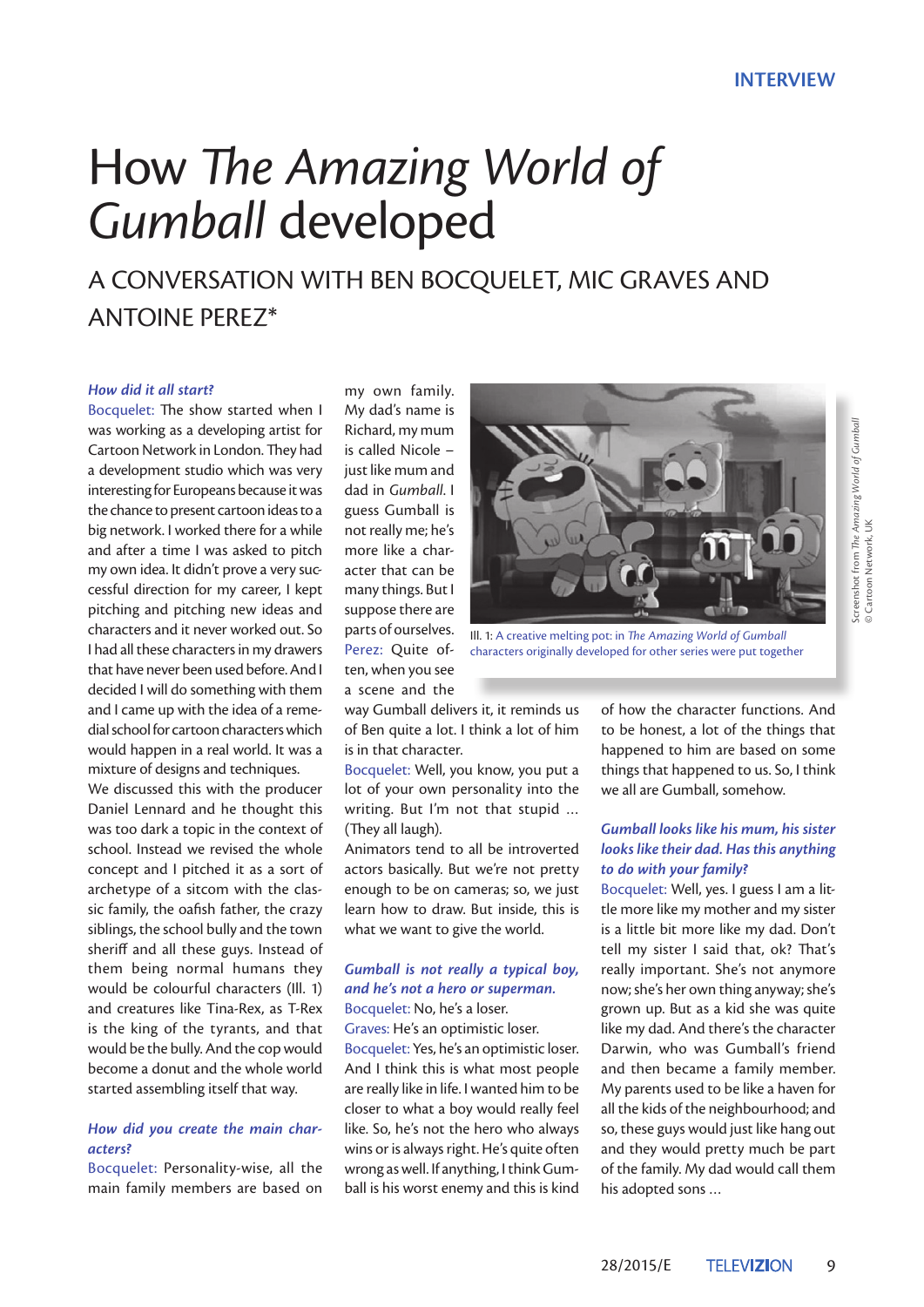## **INTERVIEW**



Ill. 2: Gumball has a crush on Penny, the sprouting peanut. She symbolises girls who dare not show their real self

#### *How did you get the idea for Penny, the peanut?*

Bocquelet: I really liked the idea of this weird-looking peanut with holes (Ill. 2). And after that I was like: "Oh, that's interesting because that's the archetype of the pretty girl with glasses, like in classic teenage sitcoms: the girl that takes off her glasses and then she looks fantastic." And then it became something else. We started thinking about her in different ways, like a teenage angst issue going on: she's in her shell and she doesn't dare come out of it. There's a whole episode about that. I think it's a quite cute sort of message for young girls and young boys having to accept who they really are and maybe sometimes having to fight their family for that.

So, we usually start with something without knowing what we're doing and then we go: "Alright, let's make sense out of it." And then it's there and it makes sense and we can play with it.

#### *Let's talk about the creativity in design. Why is the protagonist Gumball a blue cat which does not really look like a cat but rather like a balloon on long sticks?*

Bocquelet: Design-wise, for the family, we thought it would be great if they had this kind of lovable, almost edible quality. But what would come out, though, is this kind of design which is very bubbly and round. It clashes really well in terms of design with detailed background; so, you can always

read them quite easily. They're very silhouetted characters. This is what we had in mind when we did that.

Perez: They are also very Japanese-inspired in terms of the design. I suppose that this is where the very stylistic drawing comes from and the very graphic nature.

#### *Can you remember the moment when you thought: "That's how he looks like!"*

Bocquelet: At the end of the first series. Too late, too late. After drawing him and drawing him again, he finally comes to the right proportions and the right expressions and we sorted out all the little design kinks and things.

Graves: And the animators play with the characters as well. They test it to the extremes of what it can do. Then its design becomes defined by what it has had to do – what it shows is its best. Bocquelet: I guess it is a little bit like *The Simpsons*. The first season of *The Simpsons* was quite different from what it is now. And I think from practice you refine the design and then you land on something that you really like and then you just try and retain this.

### *How do you ensure that the creative core, the basic idea of the character survives throughout the whole process? Is Gumball still Gumball?*

Graves: You're there in every stage. You're there in the writing. You're there in the story boarding. You're there in the construction of the animatics, the designing of the characters, all the way through the animation. You're just overseeing it all the way through. It's the only way to do it, I guess. Bocquelet: At every stage, you're trying to push it. You're trying to add a little more idea, a little detail that will help the personality of the character happen in animation, for example like this little specific design on the character's T-shirt that will give you an idea of what kind of character he is. It gives a little depth to the thing. And all these little details add up over and over as the production goes along and in the end it feels rich, I guess.

Graves: It is. It's like a thin layer of polish, each time you go through the whole thing.

#### *And in practice: How did you realise the show?*

Bocquelet: We sat down and we had this list of characters. And we had all the secondary characters that I came up with.

Graves: Which were just designs at that point.

Bocquelet: They were designs like characters populating the school. And then we were like: "Alright well, now there needs to be somebody. What would provide an interesting story? What would children enjoy watching?" And we were trying to make it work that way. So Tina, for example, she is a bully, so she is a T-Rex. Clayton is the ball of clay and he is a bit of a pathological liar who morphs and changes. Teri, who's the paper bear, is very fragile and light. She's a bit of a hypochondriac. She's worried about germs and hurting herself and stuff. So, we developed the characters that way by trying to have



Ill. 3: The universe of characters in *The Amazing World of Gumball*: the outer appearance reflects a character's personality

Screenshot from *The Amazing World*  Screenshot from The Amazing World of Gumball © Cartoon Network, UK *of Gumbal*l © Cartoon Network, UK